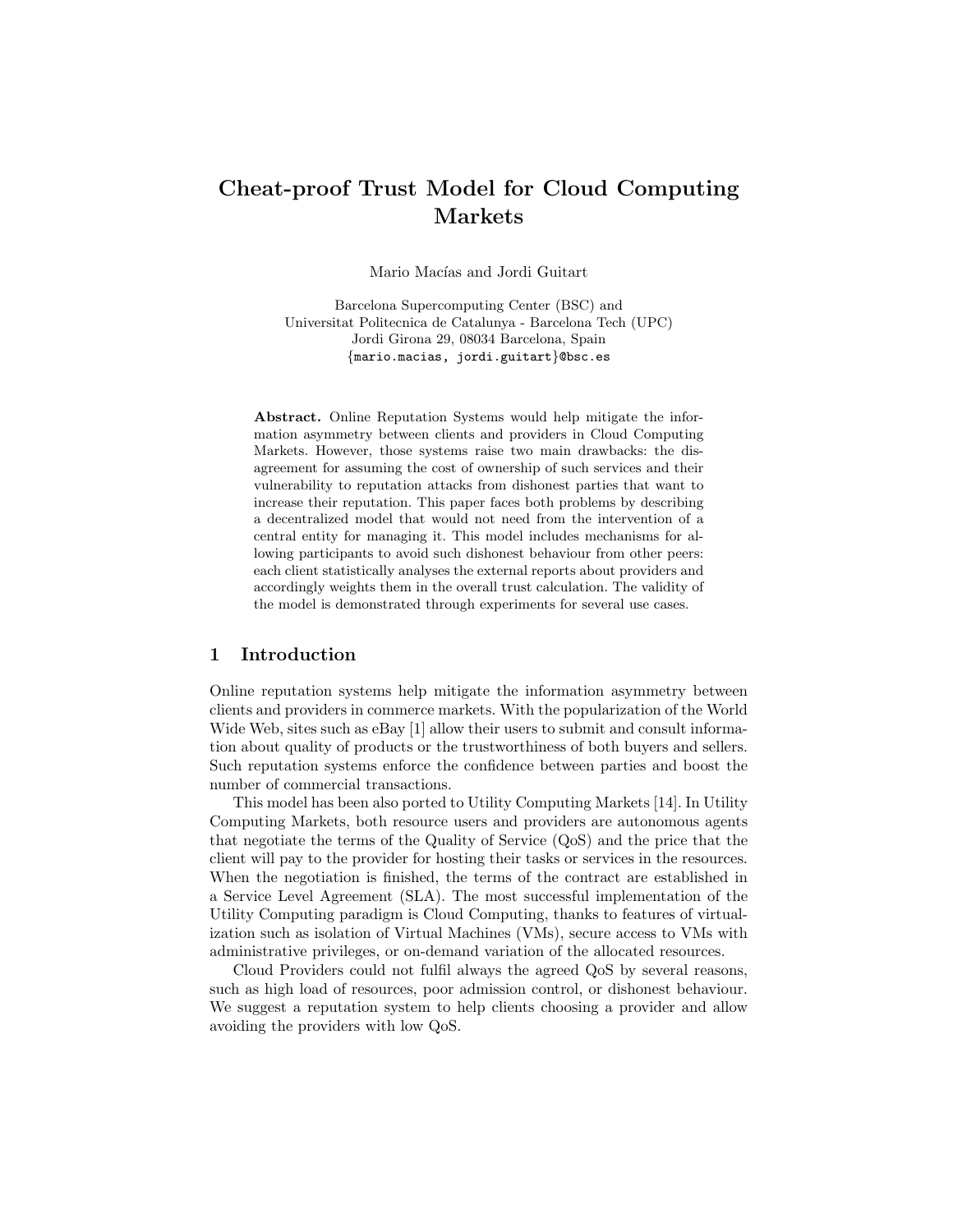Traditional web reputation systems are based on reports from humans. This service can be part of a site (e.g. eBay reputation) or an independent site. They have clear business models: they increase the trust level to boost the economic transactions; also the service provider may get paid by advertisement. The incomes from the business model will amortize the cost of providing the service.

However, the aforementioned business model is not directly portable to Cloud Computing markets because the users and the providers of the resources are autonomous agents that are not able neither to communicate nor understand the human language; in addition, they are not a target for advertising campaigns and the Reputation Service Provider cannot make business from advertising. This raises two issues: (i) opinions about Cloud providers must be modelled for allowing their automatic processing; (ii) if there is no business model for a reputation service, nobody will provide it. There is many related work about modelling a reputation service (see section 2), but the need of making it economically feasible must be faced.

Reputation systems are vulnerable to reputation attacks [6]: dishonest companies can send biased opinions to increase their reputation or to decrease the reputation of their competitors. Such behaviour can be mitigated in traditional reputation systems by moderating the opinions. In addition, most users would be smart enough for discarding the dishonest reports. None of these methods can be applied to a decentralised, automatised agent-based reputation system.

Considering the aforementioned, these are our contributions:

- Description of a reputation model that applies to Cloud Computing business model and is easily implementable in a decentralized Peer-to-Peer (P2P) network. The cost of providing such service is not assumed by any central organisation; it is proportionally assumed by all the actors in the system.
- Statistical analysis for allowing market participants to detect dishonest behaviours from other peers that want to bias the true reputation of a provider. – Validation of the model through experiments for several use cases.
- Discussion about the implementability of Reputation Systems in real Cloud
- Computing Markets.

The rest of the paper is structured as follows: after the presentation of the related work, section 3 describes the mathematical model created for describing the reputation of Cloud Computing providers. After the experimental validation of the model (section 4), section 5 discusses the requirements for implementing such system in a real Cloud market. At the end, we expose the conclusions and our future research lines.

# 2 Related Work

Our previous work [9] showed the importance of the reputation for a provider. To maintain a high reputation is a key factor for maximizing the revenue of providers in Utility Computing Markets. We introduced a centralised proofof-concept reputation architecture that relied in simple reputation models and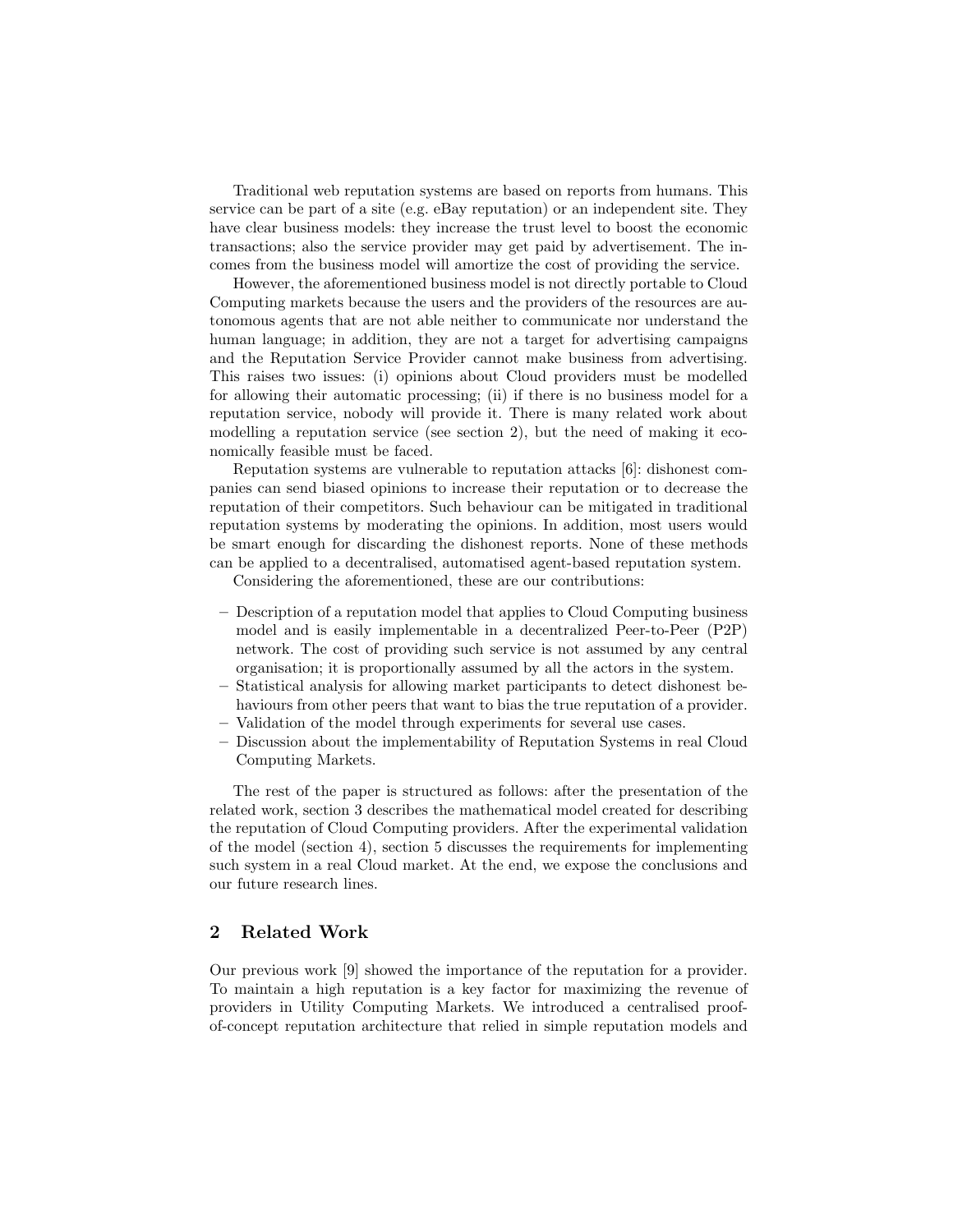ideal market conditions. This paper intends to be a step beyond: we add multiple reputation terms and a decentralized architecture which is robust to dishonest market actors.

This paper adopts some ideas from Azzedin et al. [4] and Alnemr et al. [3]: we differentiate between direct and reputation trust; we consider multiple provider facets to evaluate our trust methods; we also consider the trust factor to a recommender. Despite Azzedin et al. provide a reputation model, they do not detail how that would be implemented. This paper provides a pure mathematical model that is easily implementable for its computation. We detail and discuss some practical issues for implementing it in real platforms.

Rana et al. [15] monitor reputation from three points of view: Trusted Third Party, Trusted Module at Service Provider, and Model at Client Site. They introduce the figure of a trusted mediator to solve conflicts between parties. Our main objection is the difficulty to find some company or institution that is willing to host and maintain the trusted mediator, because the business model is not clear. In consequence, our paper suggest a purely P2P reputation mechanism.

This paper adopts various facets from the model of Xiong et al. [18] for ensuring the credibility of a feedback from a peer: number of transactions and transaction context. We agree with the necessity of a community-context factor for incentive peers for reporting true feedbacks. This paper differs from the work of Xiong et al. because we are focusing the particularities of current Cloud Computing markets: multiple SLOs, providers that are not integrated with the reputation system, and trust relations that are classified two types: trust on peers (for consultancy) and trust on providers (for commercial exchange).

Yu et al. [19] define a model in which reputation propagates through networks. They define a trust propagation operator that defines how trust propagates from a source peer (who reports the trust) to a destination peer in multiple steps. Unlike our paper, their model assumes the same trust both for service provision and trust report, and they do not update the trust on peers in function of the honesty of their reports.

The need of avoiding dishonest opinions in reputation systems is firstly raised by Kerr et al. [6]. In their work, the show several reputation attacks to allow dishonest peers to increase their revenue. They argue that the notion of 'security by obscurity' does not prevent attackers from cheating successfully. Our paper shows a method for protecting honest clients from dishonest peers that is complementary to other existing security mechanisms.

### 3 Description of the reputation model

# 3.1 Previous definitions

Let  $\overrightarrow{U} = (u_1, u_2, \dots, u_n)$  and  $\overrightarrow{V} = (v_1, v_2, \dots, v_n)$  be two vectors that contain  $n$  elements. The Element-wise Product is defined as  $\vec{U} \odot \vec{V} = (u_1v_1, \dots, u_nv_n)$ and the Element-wise Division is defined as  $\overrightarrow{U} \oslash \overrightarrow{V} = (u_1/v_1, u_2/v_2, \dots, u_n/v_n)$ .

Let  $CP = \{cp_1, cp_2, \ldots, cp_m\}$  be the set of m Cloud Providers that are competing in a market to sell their resources to the clients.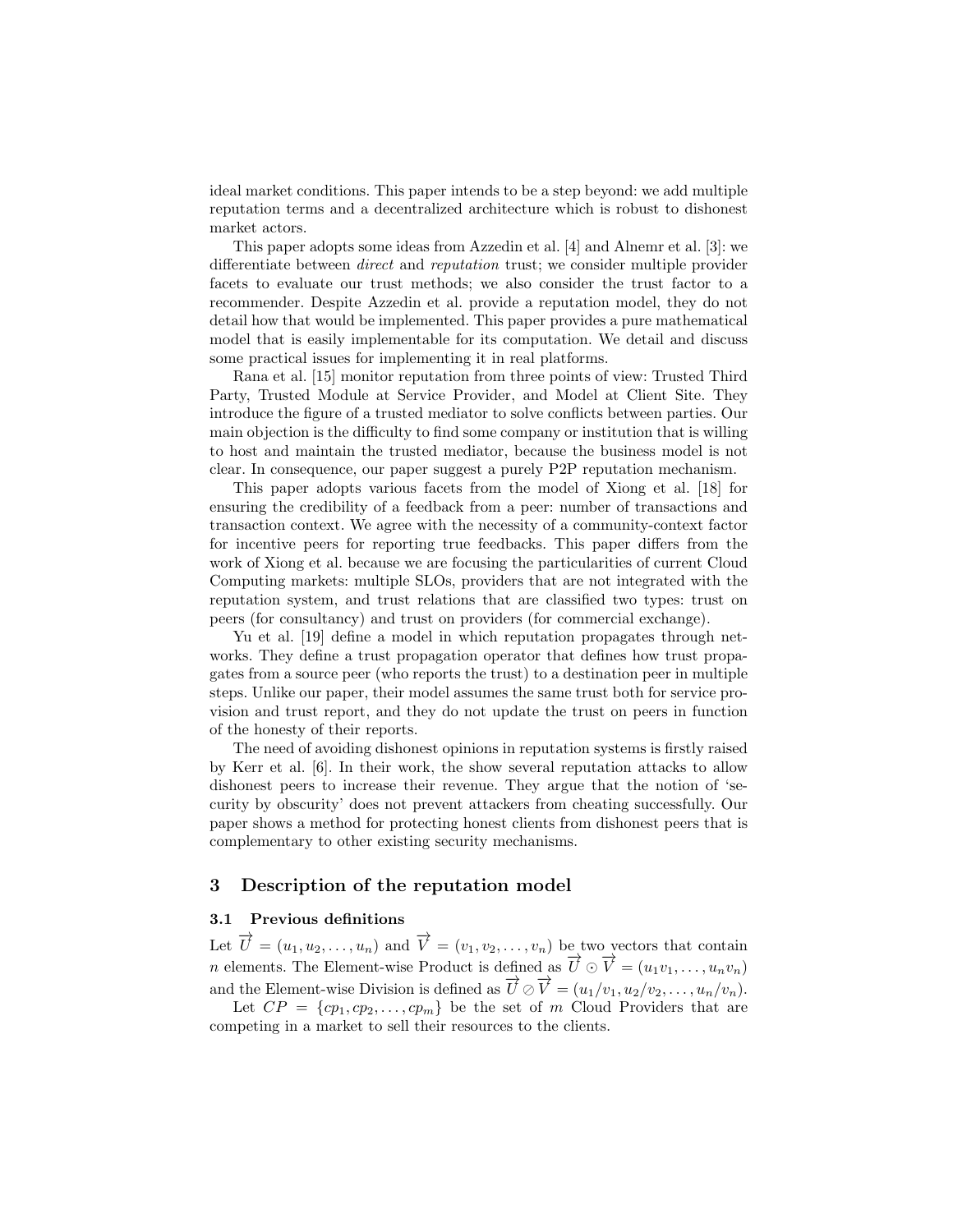Let  $C = \{c_1, c_2, \ldots, c_n\}$  be the set of n clients that want to host their services or tasks in the set  $CP$  of Cloud providers. Each client  $c_x$  is communicated to a set of peers, represented by the set  $P_x = \{p_1^x, p_2^x, \ldots, p_r^x\}$ , formed by r peers of client  $c_x$ . Each peer is also a client  $(P_x \subseteq C)$ . The peer-direct communication between clients is established by means of Peer-to-Peer (P2P) networks [5].

When clients try to buy resources to host their services or applications, they send offers to the providers for starting a negotiation. Each provider owns a set of N physical machines. Each physical machine can host several VMs that execute single tasks, such as Web Services or Batch Jobs. The SLA of a task is described as  $SLA = \{\vec{S}, \Delta t, Price\}$ , in which  $\vec{S} = (s_1, \ldots, s_k)$  are the Service Level Objectives (SLOs) that describe the amount of resources or the QoS terms to be purchased by the client. Each  $s_*$  term represents the number of CPUs, Memory, Disk, network bandwidth, and so on.  $\Delta t$  is the time period during which the task will be allocated in the VM. Price is the amount of money that the client will pay to the provider for provisioning  $\overline{S}$  at  $\Delta t$ .

Because this paper is about trust and not about revenue management, for simplification purposes this paper does not consider the direct economic penalties derived from the violation of the SLA terms. The details of revenue management by considering revenue and penalty functions can be referred in our previous work [10,8,11,13].

Both Cloud clients and providers are entities that have a degree of trust between them as individuals. The degree of trust can be expressed in multiple terms, represented as a Trust Vector: a client trusts a provider in multiple facets, related to the different terms of  $\overrightarrow{S}$  (e.g. a Cloud provider could provide resources that are suitable for CPU-intensive applications but unstable in terms of network connection). Let  $\overline{T}(A, B) = (t_1, \ldots, t_k)$  be the Trust Vector from the entity A to the entity B. This is, how much A trusts B. Both A and B belong to CP or C.

 $\overrightarrow{T}(A,B) = \omega_1 \overrightarrow{D}(A,B) + \omega_2 \overrightarrow{R}(B)$ ; this is, the overall trust from A to B has two components:  $\overrightarrow{D}(A, B)$  is the direct trust from A to B, which is built based on previous experiences between A and  $B$ ;  $\overrightarrow{R}(B)$  is the reputation trust, which is calculated by asking the set of peers of entity A about their experiences with  $B$  (see section 3.2, equation 2). In plain words, the direct trust is what A directly knows about B and the reputation trust is what the others say about B.  $\omega_1$  and  $\omega_2$  are used to weight how much importance the client assign to each of the terms, and may vary in function of each particular client. All the terms of  $\overline{T}$ ,  $\overrightarrow{D}$  and  $\overrightarrow{R}$  are real numbers between 0 (no trust) and 1 (maximum trust).

Because trust and reputation have many terms, a provider could deserve high trust when considering some SLOs and low trust when considering others. This does not have to be detrimental to a given client. For example, a provider that deserves high trust only in terms of CPU could not be suitable for many applications such as web services or databases, but could be suitable for some CPU-intensive scientific applications. Some types of workloads can be allocated in such providers with a high degree of trustworthiness. This raises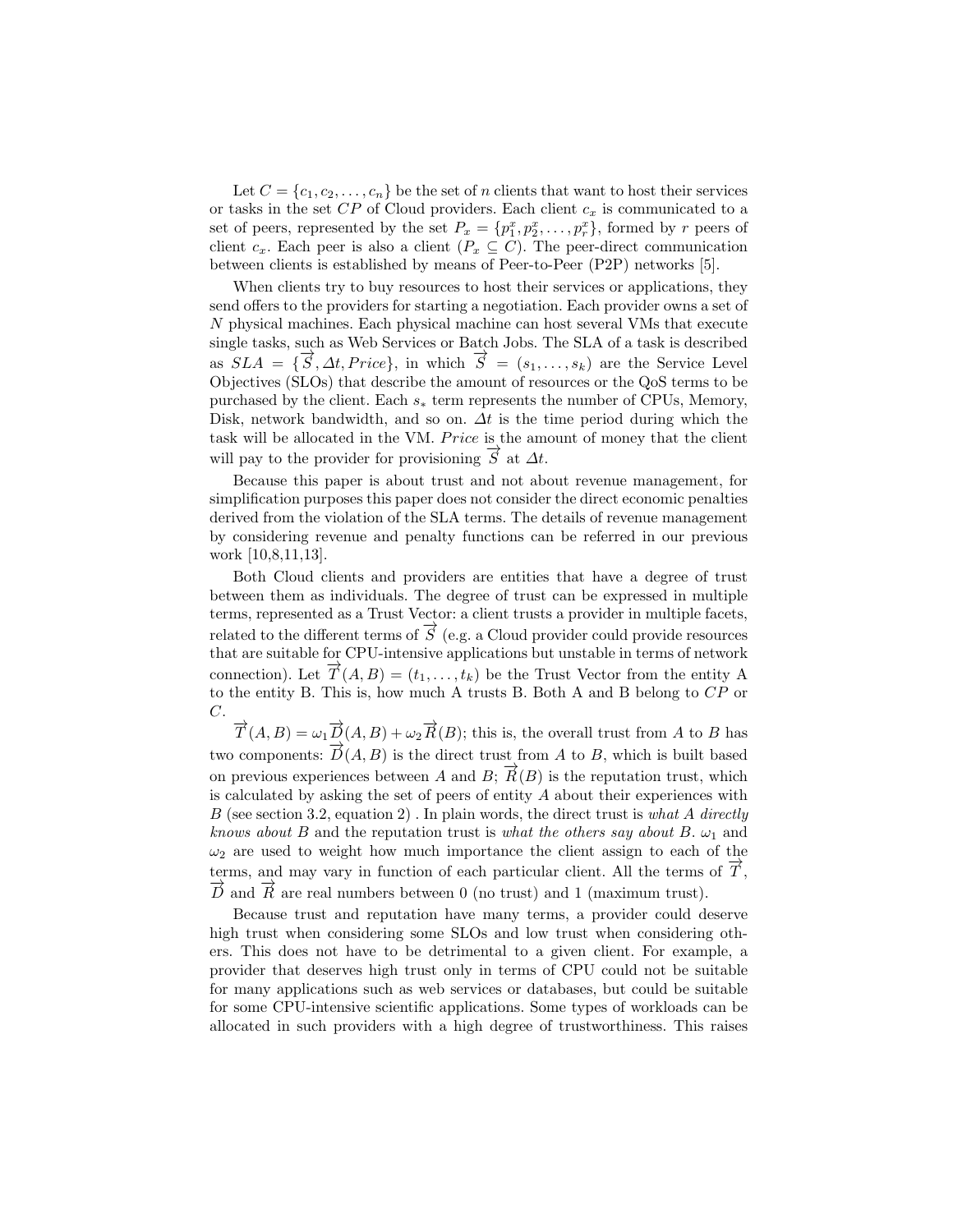a question: which incentive would clients have for allocating their workloads in such providers? Would it not be better to allocate them in providers whose trust level is high in all the terms of  $\overline{T}(A, B)$ ? The response would be affirmative if there were not economic incentives at client side. Previous work from the authors [10,8,11] shown the economic benefit for both clients and providers of dynamically negotiating the prices in function of many factors, such as offer/demand ratio, allocated resources or QoS, and how those prices could vary in function of the reputation of the provider [9]. If a provider is able to guarantee the QoS requirements of a client at lower prices, the client will have incentive to allocate there its workloads; even if the provider has low reputation in factors that are not important for the client.

Considering the aforementioned, each client  $c_x$  has its own Trust Ponder Vector  $\overrightarrow{I}(c_x)$ , which weights each of the SLOs of  $\overrightarrow{I}(A, B)$  in function of the importance the client assigns to each of them. The Element-Wise product  $\overrightarrow{T}(c_x, cp_y) \odot$  $\overrightarrow{I}(c_x)$  returns a vector that scores how trustworthy is the provider  $p_y$  in function of three facets: the reputation of  $cp_y$ , the direct trust from  $c_x$  to  $cp_y$  and the QoS needs of  $c_x$ . All the terms of  $\overrightarrow{I}$  are real numbers between 0 and 1.

Let  $Score(SLA, c_x, cp_y)$  be a function that scores the suitability of the provider  $cp<sub>y</sub>$  in function of the SLA and the trust from client  $c<sub>x</sub>$  to provider  $cp<sub>y</sub>$ . For each SLA negotiation, the client will choose the provider whose *Score* is the highest.

The definition of  $Score_y^x$  may vary depending on the client policies and negotiation strategies. For evaluating the validity of the model, the clients evaluated in this paper score the providers according to equation 1. In this equation, the scores are always negative. The nearer to 0 the better score. The client divides the calculated trust from  $c_x$  to  $c_p$  by the Trust Ponder Vector (element-wise division), and the negative of the magnitude of the resulting vector gives a scoring that shows how trustworthy is a provider for the preferences of  $c_x$  (in positive it would be the lower the better, that is why the result is multiplied by -1). This score is divided by the price: the client would accept sending tasks to providers to which the trust is lower if the price they establish is low enough.

$$
Score(SLA, c_x, cp_y) = -\frac{\left\|\overrightarrow{T}(c_x, cp_y) \oslash \overrightarrow{T}(c_x)\right\|}{Price}
$$
\n(1)

The scoring function in equation 1 will incentive providers to keep its maximum trust level and, if not possible, to lower prices.

#### 3.2 Dishonest behaviour towards the reputation model

A Cloud Provider could not provide the amount of resources that previously agreed with a given client. This fact can be caused by technical failures [17], errors in the calculation of the number of resources to provide [8,11], or dishonest behaviour. The reputation model described in this section is intended to alert the market participants when a provider is not fulfilling its agreed SLAs.

However, dishonest providers could enable fake clients to perform collusion: to report false or dishonest feedback for (1) increasing artificially the reputation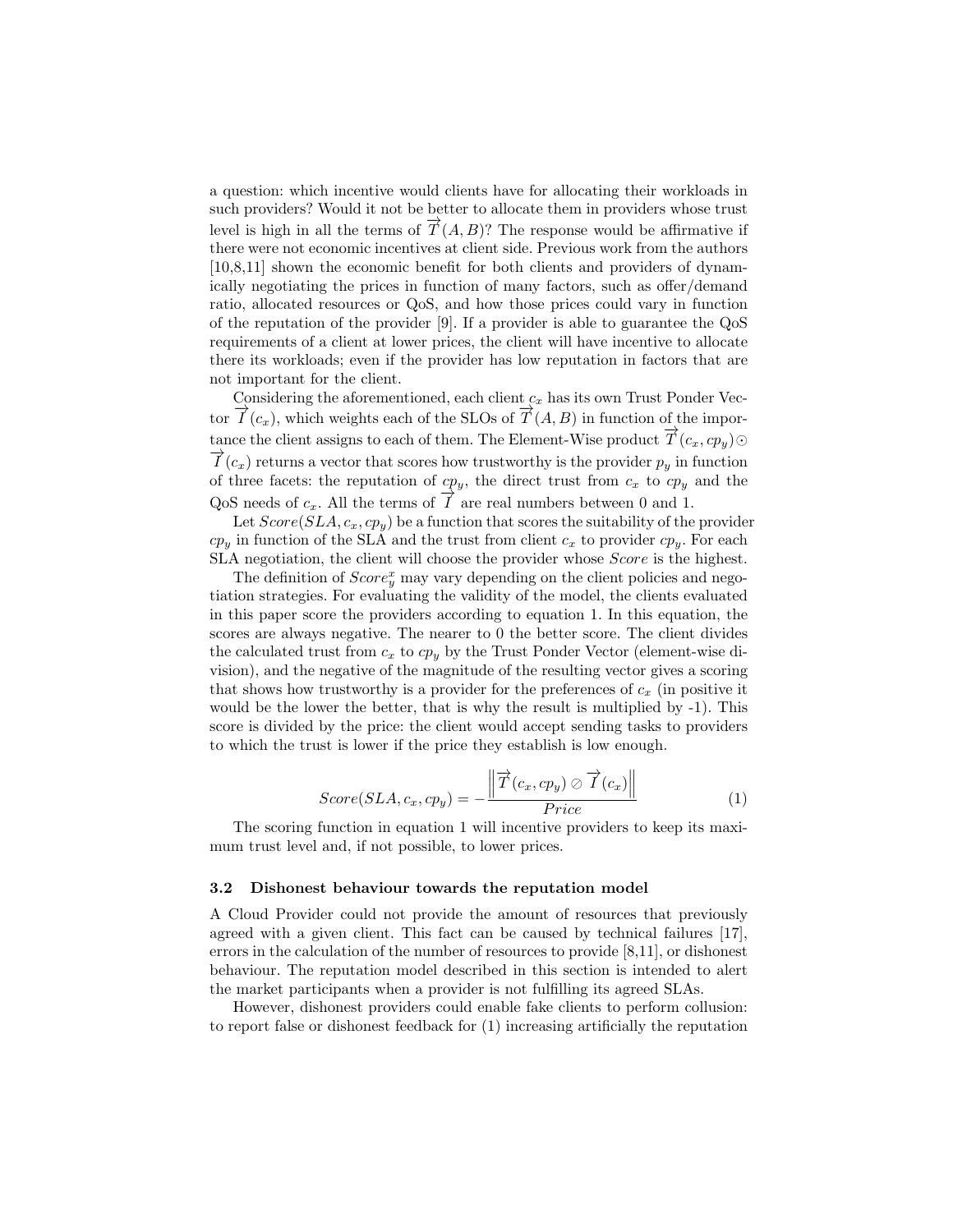of a provider; or (2) decreasing artificially the reputation of other providers from the competition. Since our reputation model is decentralized and unmanaged, the clients need a model for preventing false reports from dishonest peers.

Let  $T(c_x, p_y)$  be a single-term trust relation from a client  $c_x \in C$  to one of its peers  $p_y \in P_x$ . Let  $P_x^z = \{p_1^z, \ldots, p_s^z\} \subseteq P_x$  the subset of s peers of  $c_x$  that have any direct trust relation to provider  $cp<sub>z</sub>$  (this is, they can report previous experiences to  $cp_z$ ), the Reputation Trust from  $c_x$  to  $cp_z$  is calculated as:

$$
\overrightarrow{R}(c_x, cp_z) = \sum_{y=1}^{S} \left( T(c_x, p_y^z) \cdot \overrightarrow{D}(p_y^z, cp_z) \right) \odot \sum_{y=1}^{S} \overrightarrow{T}(c_x, p_y^z)
$$
(2)

Equation 2 is calculated by asking the peers that have any direct relation with  $cp<sub>z</sub>$  and pondering their reports by the direct trust from the client to its peers. The report of a client to which there is high trust has more weight than the report of a client to which there is low trust. The key issue is to establish this trust relation between a client and its peers to avoid dishonest behaviours and give more consideration to the accurate reports.

The trust relation between a client and its peers is continuously updated in base to the next assumption: most peers are honest and, when asked, they report their true validation to the provider. Related work considers many incentives to peers for reporting honestly [20,7]. Our contribution is complimentary to them, since we deal with the minimization of the impact of the dishonest reports.

Assuming the aforementioned, the trust from a client to each of its peers is calculated according to algorithm 1:

begin

The average values and the variances of all the reports from the peers of the  $P_z^z$  set are stored, respectively, in  $\overrightarrow{A}$  and  $\overrightarrow{\Sigma^2} = (\sigma_1^2, \ldots, \sigma_s^2);$ <br>foreach  $n^z$  in  $P^z$  do  $\textbf{for each} \; p_{\tilde{y}}^{z} \; \textit{in} \; P_{x}^{z} \; \textbf{do} \ \bigg| \; \; \overrightarrow{F} \leftarrow \overrightarrow{A} - \overrightarrow{D}(p_{y}^{z}, cp_{z}) = (a_{1} - d_{1}, \ldots, a_{s} - d_{s});$  $\int_a^b \frac{d^2y}{dx^2} dx = d^2y + 2d^2y$ if  $|a_n - d_n| > \alpha \cdot \sigma_n^2$  then Decrease  $T(c_x, p_y);$ else Increase  $T(c_x, p_y);$ end end end end

Algorithm 1: Updating trust from  $c_x$  to all its peers

To detect potentially bad reputations, algorithm 1 checks which peers reported a trust which is far from the other reports for the same provider. We stress potentially because, by any reason, a honest peer could have been provided with bad QoS while the others do not: because a punctual failure, or because the provider starts to underprovision QoS by an outage or because it starts to behave dishonestly when its reputation is high enough. These cases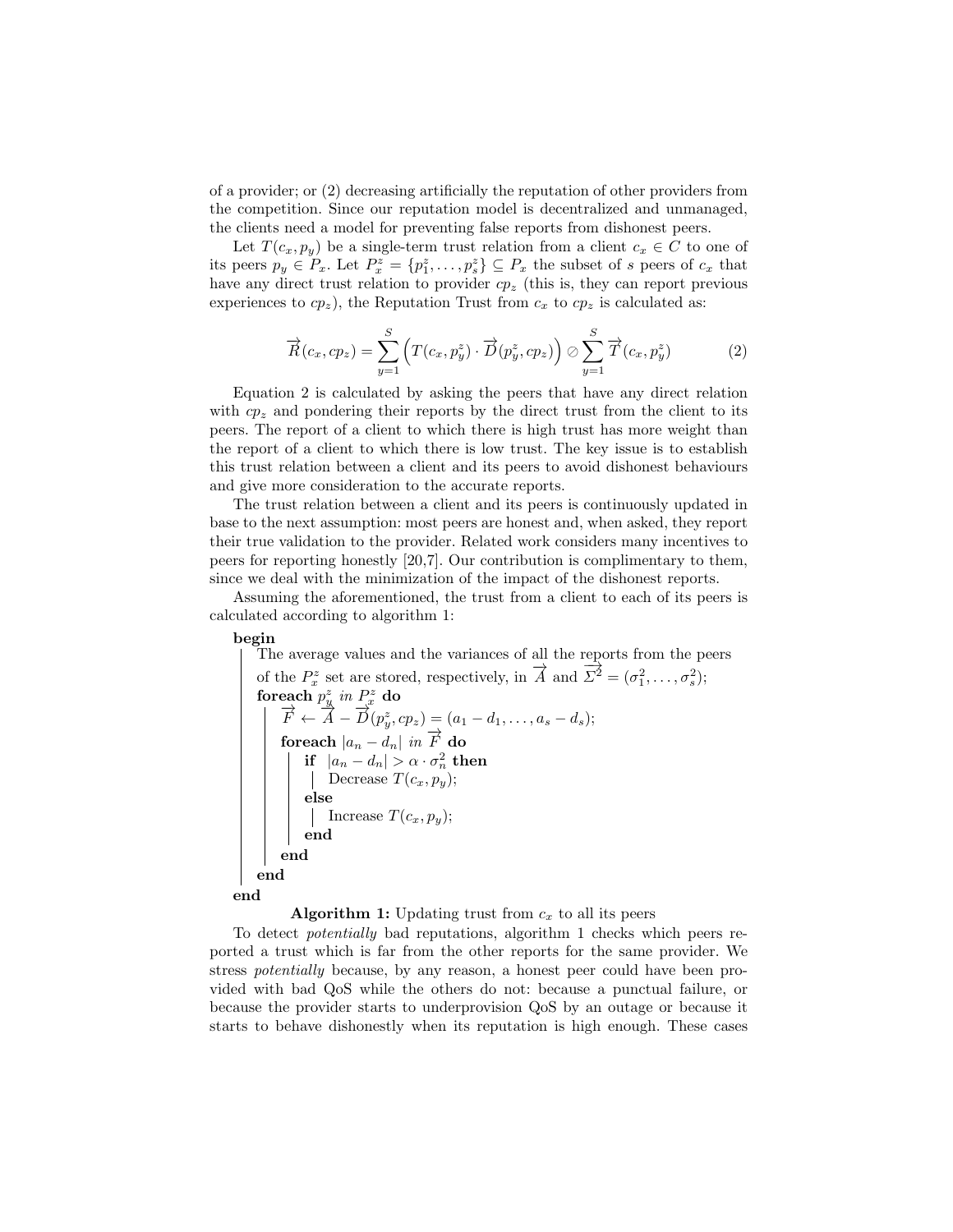must not penalise too much the client that starts reporting different than the others. Only repetitive reports that are different would decrease considerably the reputation of a client.

There are two parts of algorithm 1 that will depend on the client policies.  $\alpha$  multiplies the variance of the trust reports, and indicates how tolerant is the client with the concrete reports that are far from the average. The lower  $\alpha$ , the lower tolerance. The other part that depends on the client policy is the function to increase or decrease the trust on a peer. In this paper we have used a piecewisedefined function that multiplies  $T(c_x, p_y)$  in function of how far the trust report from the average. If there is no difference from a report to the average of all the other reports, the trust relation is multiplied by  $MAX$ <sub>-REW</sub>  $ARD > 1$ . The trust relation is not affected when  $|a_n - d_n| = \alpha \cdot \sigma_n^2$ , and if  $|a_n - d_n| > \alpha \cdot \sigma_n^2$ , the trust relation is multiplied to a minimum of  $MAX\_PENALTY < 1$ . Instead of the simplicity of  $f(x)$ , it is proven as effective in the evaluation (section 4).

Figure 1 shows that the slope of the linear function that penalizes the trust is less pronounced than the slope of the linear function that rewards the trust. In addition,  $\frac{MAX.PENALTY+MAX.REWARD}{2} < 1$ . The reasons are two: (1) the imbalance between  $MAX\_{PENALTY}$  and  $MAX\_{REWARD}$  will difficult that dishonest peers recover easily their trust; and (2) honest peers that, by any reason, punctually report values near  $\alpha \cdot \sigma_n^2$  are not penalized with severity. Previous experimentations demonstrated that not dividing the function in pieces with different slopes would entail too much instability in the trust updating, and honest peers would lose their trust without solid reasons.

When the trust to a peer reaches 0, it is definitely expelled from the trust ring of the client, and its trust cannot be recovered any more.



Fig. 1: Function to multiply the trust to a given peer, based on its previous report

### 3.3 Considering reputation at SLA negotiation stage

As proven in previous work [9], low reputation lead to decrease the revenue of a Grid Provider: the lower trust the less currency will the clients pay for a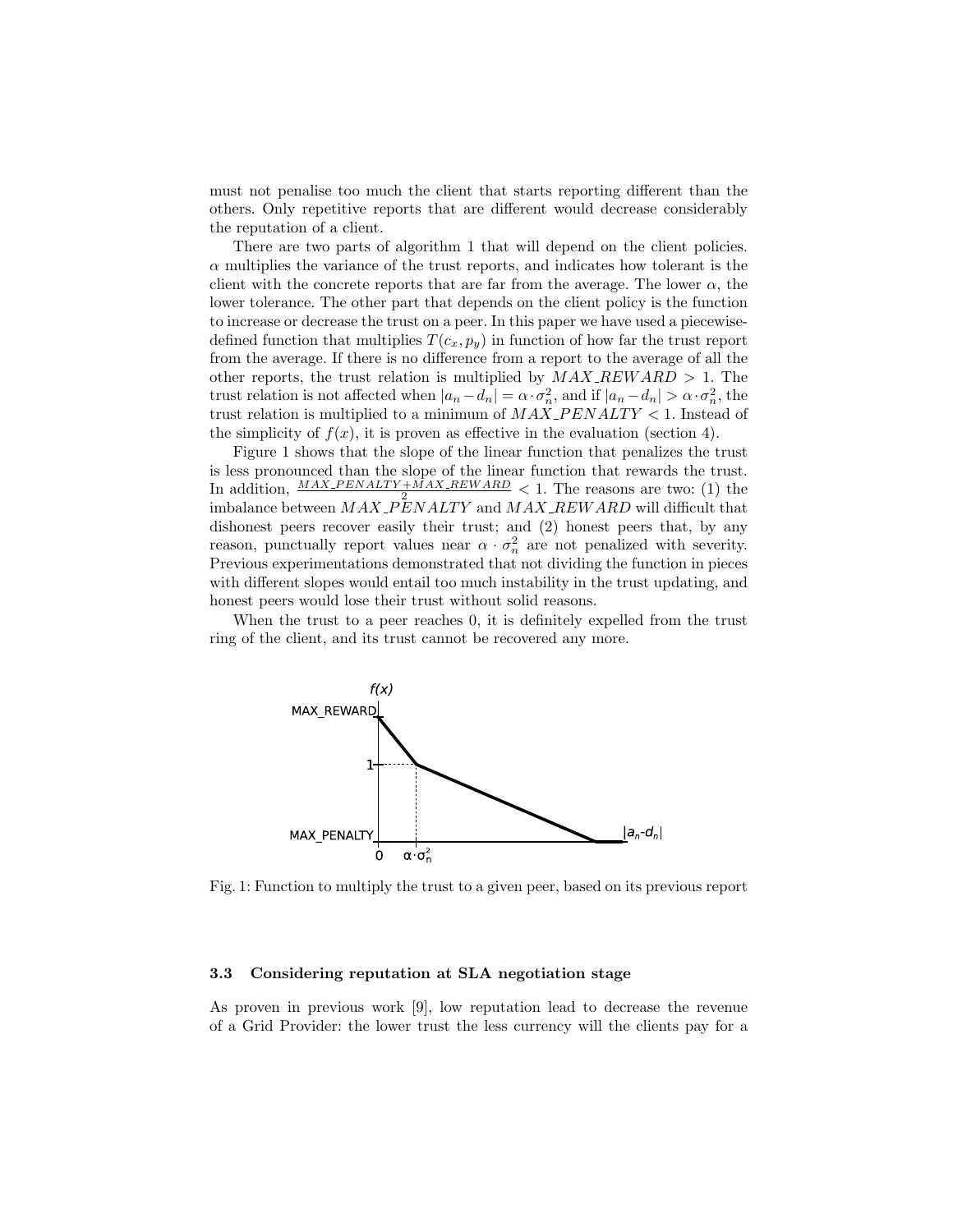service. In other words, if two providers offer the same QoS at equal prices, the client will choose the provider whose reputation is the highest. By this reason, a provider needs to adjust its price to its real reputation due to the effects of market competition. Our previous work showed how prices may be dynamically decided in function of many facets, such as number of resources, QoS, client relationship and market status [8,10,11,12,13]. This paper also defends the need of considering reputation as an additional facet when the provider negotiates a SLA with the client. There are two reasons: adjusting the revenue to the reputation will allow providers to maximize their benefit when reputation is high and sell its resources when reputation is low; the other reason is that selling the resources when reputation is low will allow provider recover its reputation.

Pricing in function of the trust involves two key issues that must be solved:

Calculating the trust from a given client. As seen in section 3.1, the trust from a client to a provider depends on three factors: the direct trust, the reputation as reported by all peers, the Trust Ponder Vector, and the weights that a particular client assigns to both direct trust and reputation. Direct Trust and Reputation can be approximated statistically, but the Trust Ponder Vector and the weights are completely private parameters that depend on the preferences of the client.

Defining a pricing function. Each provider must decide what are the proportion and distribution that trust would influence the prices. It is difficult to model because it depends on the emergent behaviour of all the market clients. Our previous work demonstrated that Genetic Algorithms [12] are suitable for this type of problems, because they rapidly adapt the pricing function to a changing/unknown environment. However, for simplification purposes, this simulation in this paper uses linear correlations between reputation and price [9].

## 4 Experiments

This section validates the model in section 3 by means of a custom Market Reputation Simulator [2]. In the simulation, clients look for resources for allocating their tasks in the providers that fit their QoS requirements. The experiments consider three SLOs: CPU, disk and network bandwidth. Therefore the Trust Vector and the Trust Ponder Vector is formed by 3 terms. Each experiment is a succession of market iterations. Each market iteration performs the next steps for all the clients in the market:

- 1. The client sends an offer to the providers. The offer specifies the QoS requirements and the time slot. The providers that have enough resources to handle it return a price.
- 2. The client asks its peers for the reputation of the providers that returned a price.
- 3. The client scores all the providers according to equation 1. It reaches an agreement with the provider whose score is the highest.
- 4. The client updates its trust to its peers according to equation 2. When the task is executed, it also updated its direct trust relation to the provider in function of the actual QoS.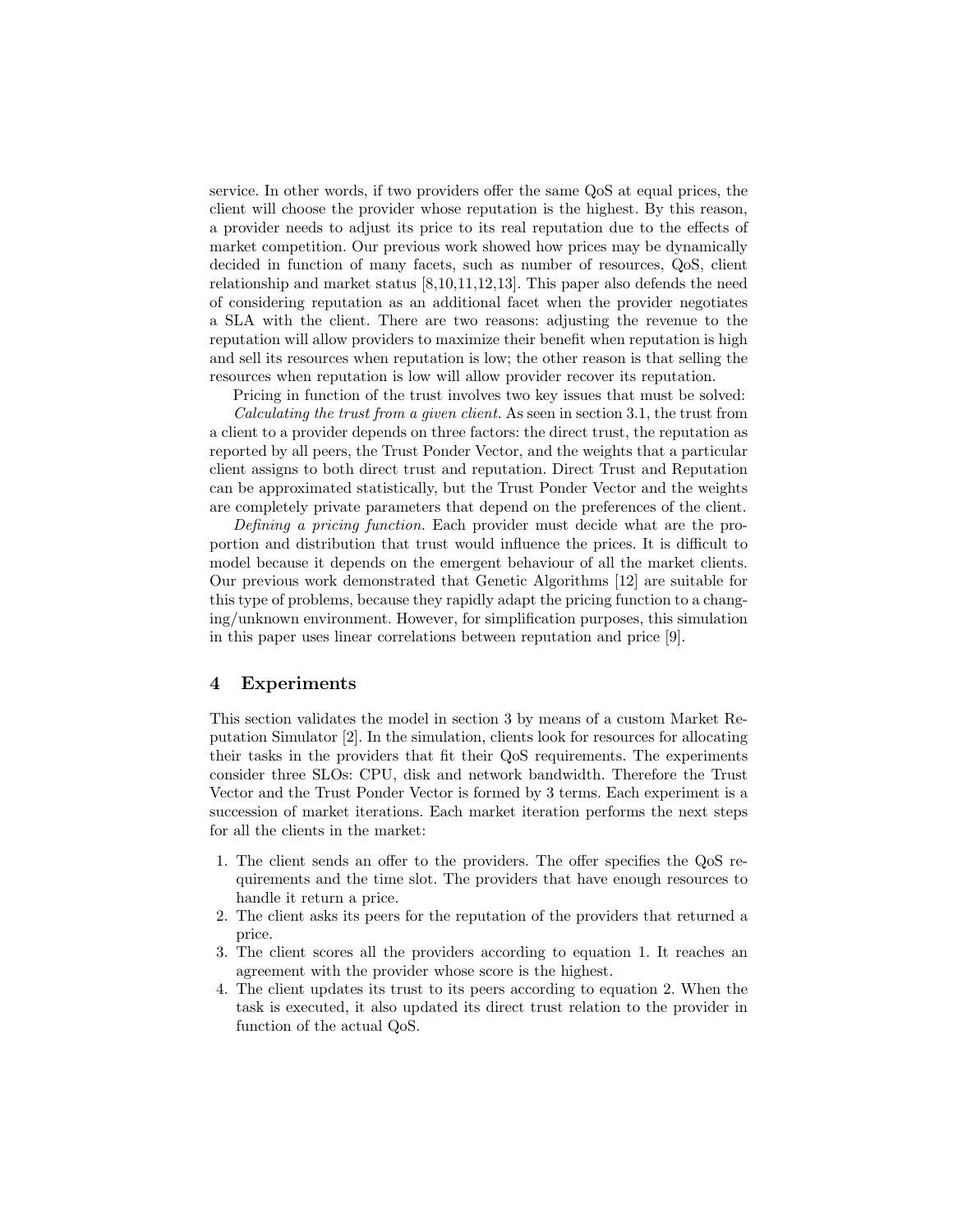The simulations rely on some constant values of which functionality is not to reflect real market data, but to evaluate the model in terms of relative results and tendencies: the honest providers whose resources work normally provide around 97% of the agreed QoS; at the beginning of the experiments, all providers and clients have an initial direct trust of 0.5. Other constant values are described in their respective experiments.

#### 4.1 Basic Provider-side reputation

In the first experiment, five providers are competing in a market during 100 simulation steps. Four providers are honest and a provider is behaving dishonestly: it only provides the 60% of the QoS that it has previously agreed with the client. In addition, one of the honest providers suffers an outage [17] in its network at step 33. In consequence, it is providing the 50% of its network capacity until step 67.

Figure 2 shows the average trust from the clients to the providers. All the elements of the trust vectors are shown separately, but grouped the next way: the trust terms corresponding to the SLOs of the dishonest provider are shown as crosses; the trust element corresponding to the network of the provider that suffers the outage is a continuous line; the trusts for the rest of SLOs are shown as points. Figure 2 shows that the dishonest provider has a reputation proportional to the percentage of agreed QoS that is providing. The market also quickly notices that one of the providers is starting to provide a bad QoS in network and, after a quick decrease of the reputation, it slowly converges to 0.5, which corresponds to the percentage of QoS that is providing due to the outage. When the provider solves its network problems, its reputation increases fast, until it converges to the average reputation of the other SLOs.

#### 4.2 Client-side reputation

This section evaluates the trust relations between peers in the scenario of the previous section. In that experiment, the market demand is formed by 24 clients that negotiate with the providers for allocating the workloads in the cloud resources. Before starting a negotiation with a provider, a client ask its peers for the reputation of the provider, then weight it with its direct trust (if any) and multiply it by the Trust Ponder Vector  $\overrightarrow{I}(c_x)$ . When the provider returns a price for a requested amount of resources, the client evaluates it in function of the price and the pondered trust.

When the client calculates the reputation of a provider, it tries to detect the dishonest peers as explained in section 1: it decreases or increases its trust to each peer in function of what they report. This paper does not intend to set the optimum values for  $MAX$ <sub>-REW</sub> ARD and MAX<sub>-PEN</sub> ALTY constants (figure 1), so we have set  $MAX$ -REW ARD = 1.05 and  $MAX$ -PENALTY = 0.8 as intuitive values for showing the tendencies. Different values would make the trust to peers evolve quicker or slower.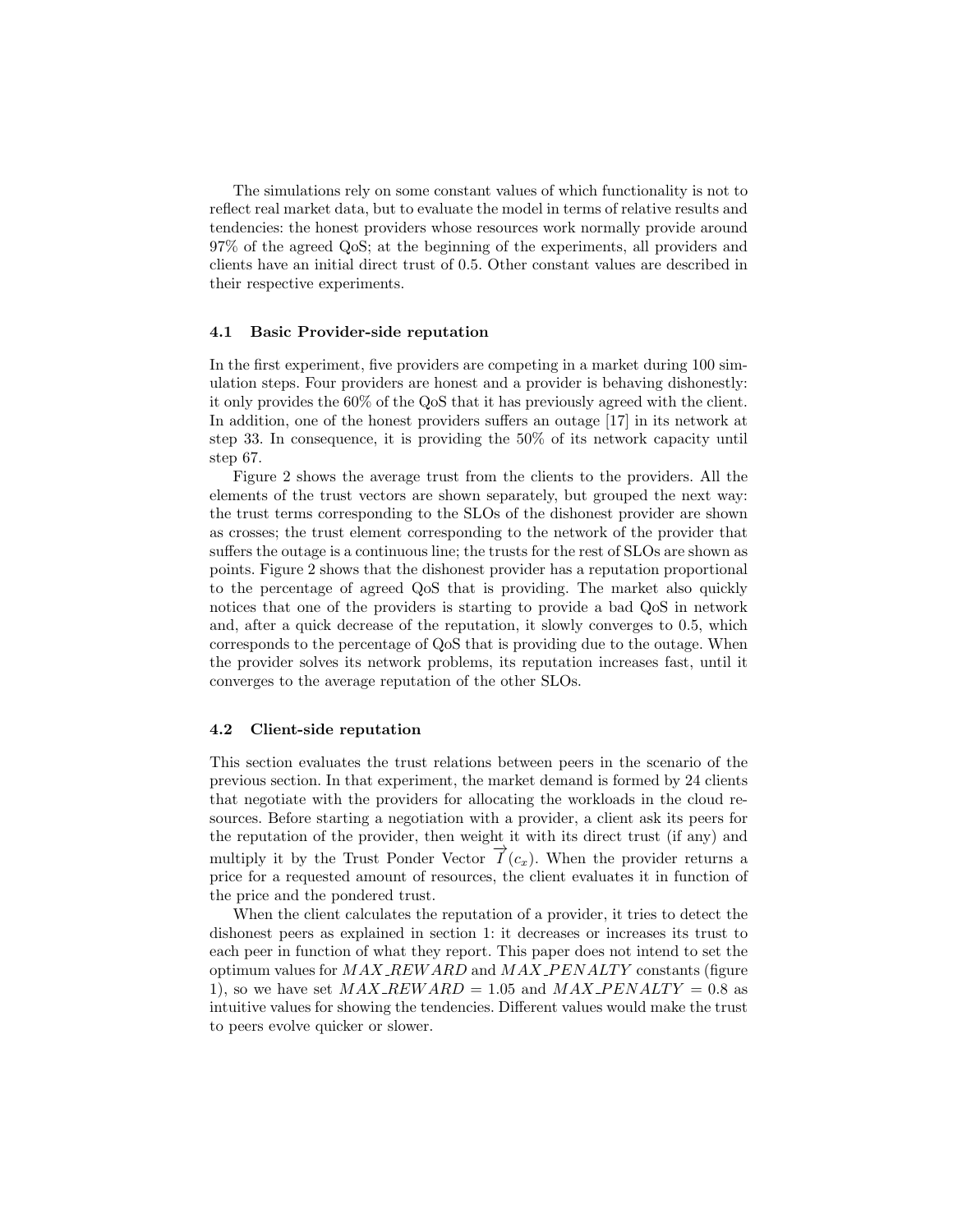

Fig. 2: Evaluation of reputation of providers

In the experiment, the dishonest provider infiltrated two peers that report trust values near 1 for the dishonest provider (while its real reputation is 0.5) and the 50% of the actual trust for the other providers. Figure 3 shows that, as initial state, all the peers of a given client have a trust of 0.5. The first dishonest client is reporting false trust values from the beginning, so it is quickly expelled from the list of peers (when it reaches trust 0). The trust to all the other providers is increased, including the second dishonest peer, whose strategy is to increase its reputation for increasing the influence of its false trust reports in the future. When the second dishonest client starts cheating at step 50, the client detects it and progressively decreases its reputation until reaching 0 value at step 59.

### 4.3 Effectiveness of Scoring function for allocating tasks

To evaluate the effectiveness of equation 1 as rule for selecting a suitable provider while saving money, four providers are competing in a market for selling CPU. Disk and Network Bandwidth as SLOs: the first provider has the maximum reputation in all the SLOs; the second, third and fourth provider have the maximum reputation in all the SLOs but in CPU, Disk and Network, respectively. 32 clients want to submit their workloads to the providers, so they score them in function of the trust, the Ponder Vector, and the price they ask. The 32 clients are divided in four groups depending on which necessities they have respecting the trust to each SLO (see table 1). Values of table would correspond to different types of workloads, for example: applications with a balanced resource usage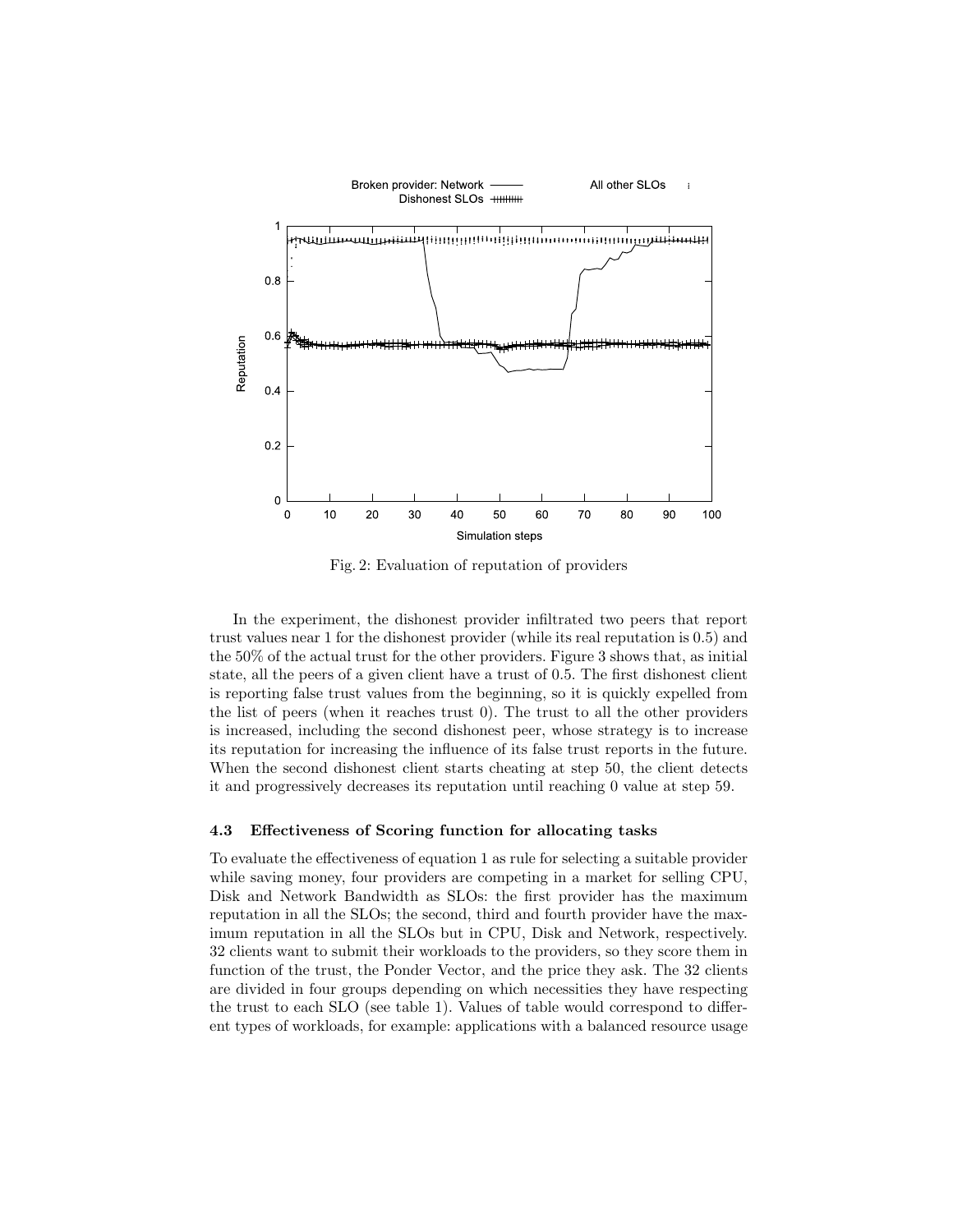

Fig. 3: Evaluation of trust to peers

|  | $ Group T(c_x)=(i_{cpu}, i_{disk}, i_{network})$ |
|--|--------------------------------------------------|
|  | (1, 1, 1)                                        |
|  | (1, 0.3, 0.3)                                    |
|  | (0.2, 0.8, 0.6)                                  |
|  | (0.6, 0.3, 1)                                    |

Table 1: Values of the Trust Ponder Vector for each group of clients

(group 1), CPU-intensive applications that do neither intensively use disk nor network (group 2), Database applications with intensive disk and network usage (group 3) or some kind of web services that intensively use CPU and Network but not disk (group 4). The values of table 1 do not reflect any real measure of workloads. Their purpose is to be varied to see how the scoring function of equation 1 behaves.

In the first few iterations of the experiment, the tasks are allocated in the different providers pseudo-randomly. When the reputation of each provider is near to their true QoS, the next allocation of tasks is measured:

– All tasks from group 1 are placed in the provider with maximum QoS in all the SLOs. QoS is critical for this group and they are not willing to allocate their tasks in other providers despite the lower prices.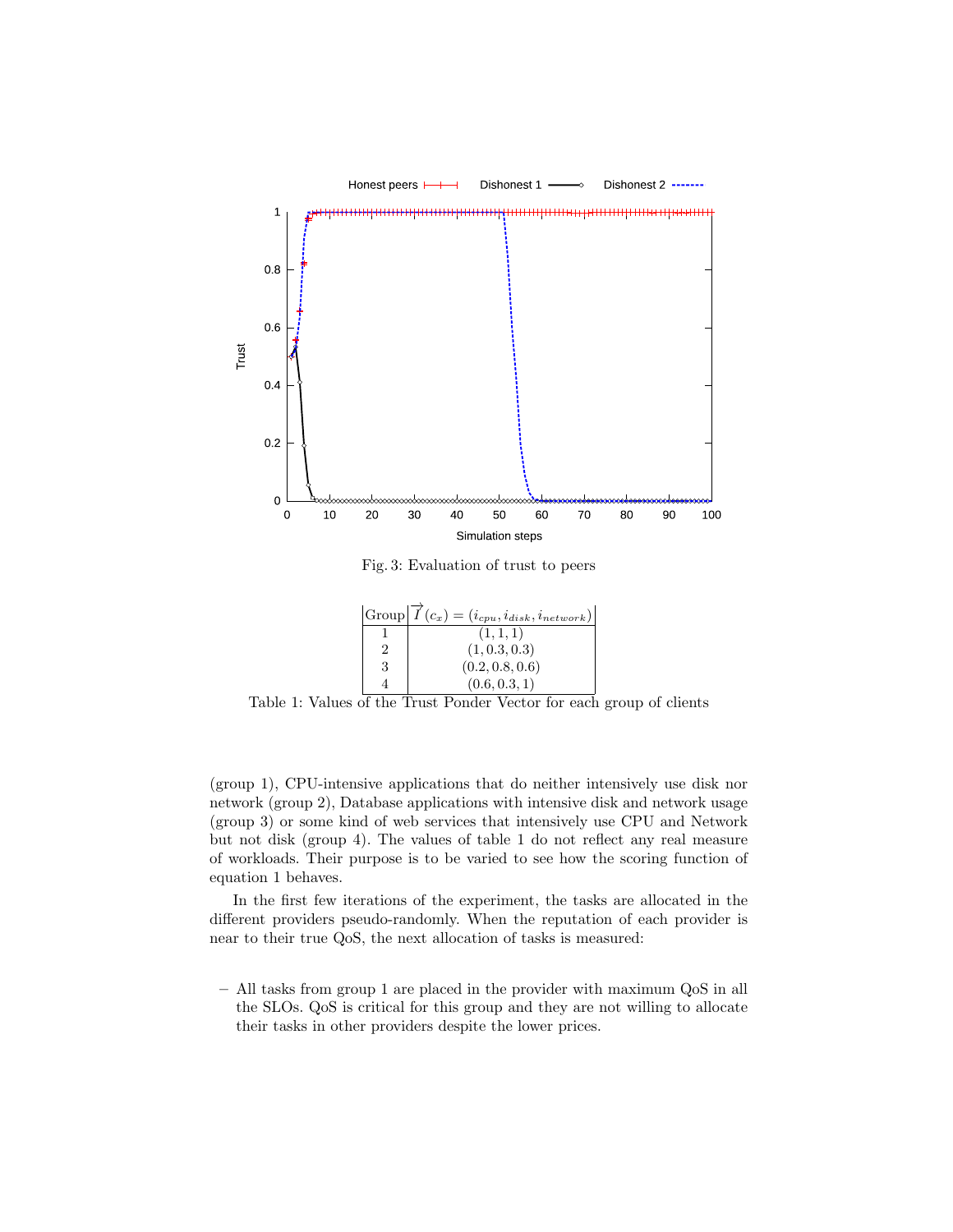- All tasks from group 2 are placed at ∼50% in provider with low network reputation and ∼50% in provider with low disk reputation. Only CPU is critical for this group.
- All tasks from group 3 are placed in providers with low CPU reputation, because other SLOs have high importance.
- All tasks from group 4 are placed in provider with low disk reputation, because disk is the SLOs with the lowest importance.

The measured results tend to round numbers (e.g. 100% of tasks are allocated in the same provider when the system becomes stable) because of the experiment is repeated in a controlled simulation environment. A real market would add some statistical noise to the results.

### 5 Discussion: implementing the model in a real market

This paper demonstrates the validity of the reputation model from an experimental point of view. Since this paper is focused on the definition of the model, some implementation details are not considered from a formal view. This section wants to argue the implementability of the model, and what are the conditions for allowing the reputation model being feasible from the trust and economic side. Summarizing, we identify the next requirements:

- It is required to specify a communication protocol about trust information exchange for all the peers in the same network.
- A digitally-signed proof of purchase must be provided by peers that report their trust to a provider. The proof of purchase could be the agreed SLA, digitally signed by both client and provider. In consequence, a trustworthy Cloud Market requires certification authorities and identity management.
- Precisely quantify the SLAs to measure whether the provider is allocating all the resources to fulfil them. Some resources, such as CPU cycles, are difficult to measure accurately from a client side. We suggest negotiating in terms of high-level metrics (e.g. web-services throughput) and then translate such high-level metrics to low-level metrics by means of SLA decomposition [16].

The cost of implementing our trust model is not carried out by any centralised component, but it is shared by all the peers. The cost for each peer, in terms of memory space and extra calculations, is the next: let s the number of SLOs in a SLA; let r be the number of peers of a client; let  $m$  be the number of Cloud Providers. According to the model of section 3.1, the complexity of calculating the trust of all the providers is  $O(s \cdot m \cdot r)$ . According to algorithm 1, the complexity of updating the trust from a client to all its peers is  $O(r \cdot s)$ .

In terms of space complexity, a client needs to store a  $O(m \cdot s)$  map with all the direct trust values to all the providers, and another  $O(r)$  map with all the direct trust values to its peers.

The incentive-compatibility property of the mechanism must also be discussed. We suggest Cloud providers to penalize dishonest peers by increasing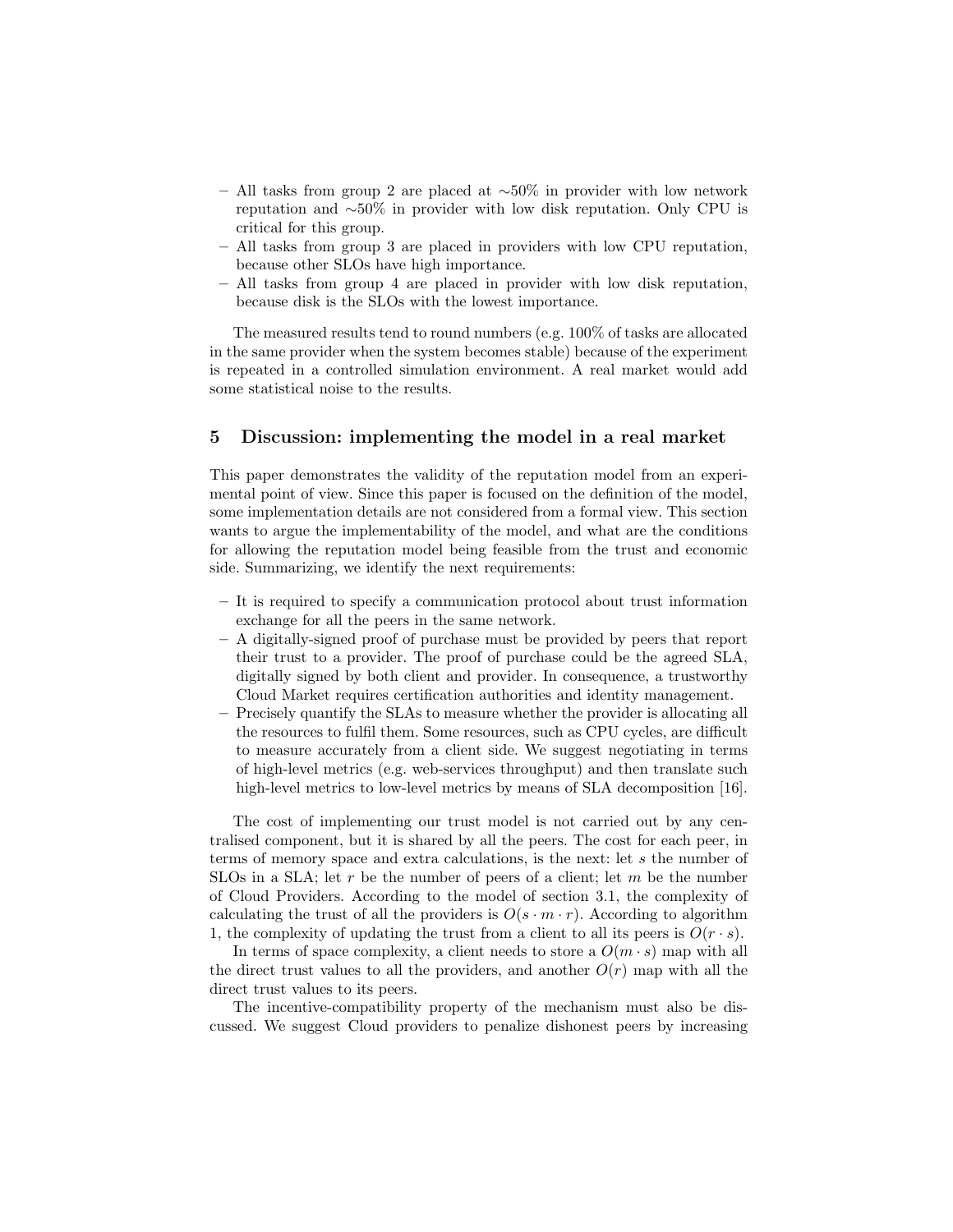the price of their resources for such type of peers. This has two positive effects on the market: peers are encouraged to report the true valuation of the service providers, and providers get an economic compensation for possible reputation attacks, as if it were an assurance.

# 6 Conclusions and Future work

This paper describes a reputation model that faces some open issues in the state of the art. First, we propose a P2P architecture for dealing with the cost of provision of centralized reputation services, which may be a good architecture for other markets but not for Cloud Computing. Second, we define a mathematical model for calculating the trust relationship from a client to a provider. This model also defines trust relations between peers and updates them in function to statistical analysis for detecting the trustworthiness of their reports. The validity of the model is demonstrated through exhaustive experiments in three use cases: calculation of the trust in a scenario with a dishonest provider and a provider that suffers an outage; calculation of the trust between peers in a scenario with dishonest clients that report false data about providers; usage of the model for the economic benefit of the clients in function of their requirements.

This paper opens a wide range of future work lines: the model can be used also by providers to improve their business models. By evaluating trust, they can analyse the economic consequences of their resource management policies (for example, to calculate the impact in reputation of cancelling a task from a given client [11,13]). The trust information may also be used for allowing more accurate negotiations with clients. This requires opening another research line: how to statistically poll and evaluate the reputation of a provider in the market for reducing the uncertainty.

Another future work line is to improve the model at trust level for avoiding other types of reputation attacks, such as coordinated attacks or whitewashing (reporting well on small transactions for acquiring high reputation and then attack for high price contracts, and then disappear).

# Acknowledgements

This work is supported by the Ministry of Science and Technology of Spain and the European Union (FEDER funds) under contract TIN2007-60625, by the Generalitat de Catalunya under contract 2009-SGR-980, and by the European Commission under FP7-ICT-2009-5 contract 257115 (OPTIMIS).

## References

- 1. eBay, http://www.ebay.com/
- 2. Market Reputation Simulator, https://github.com/mariomac/reputation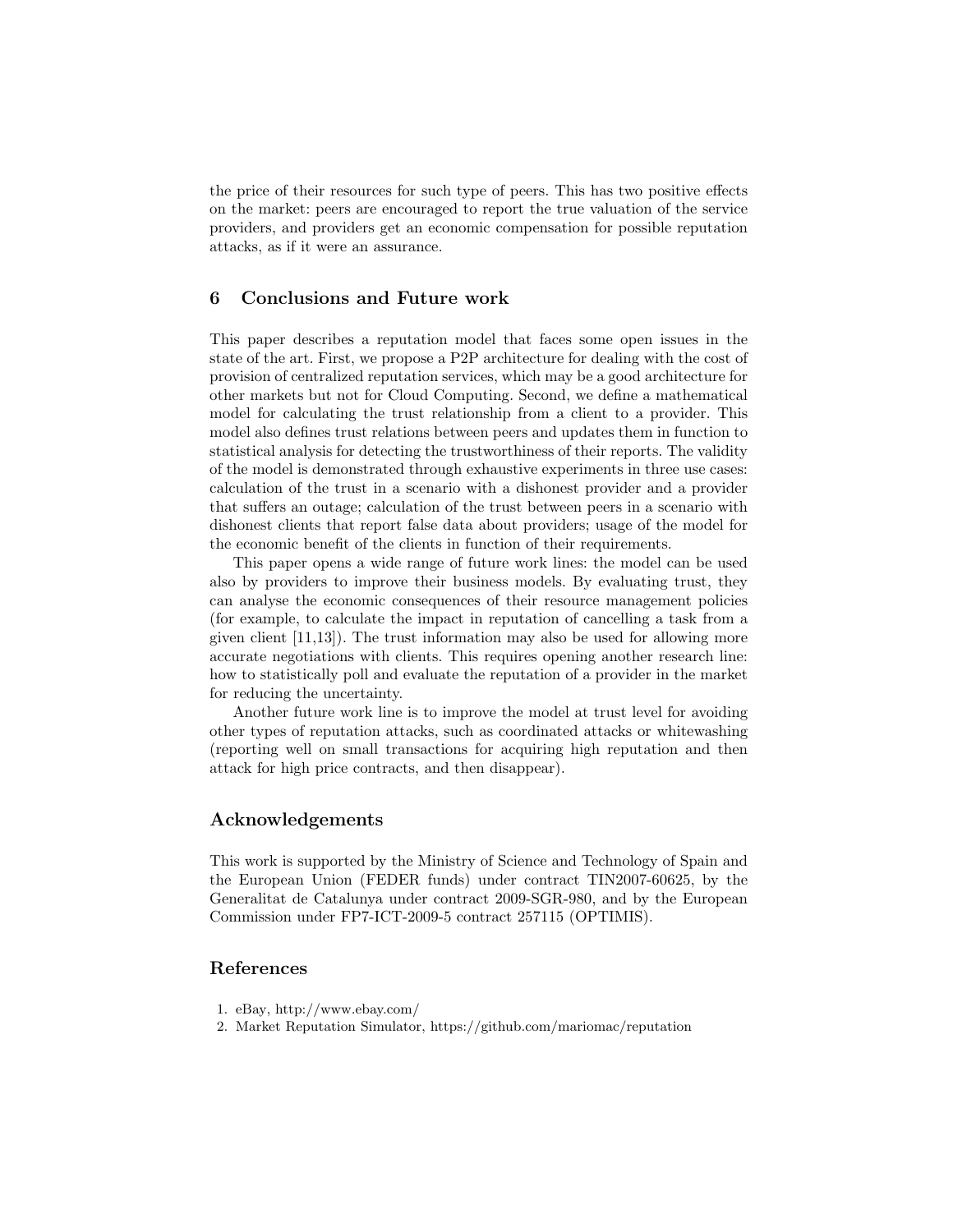- 3. Alnemr, R., Koenig, S., Eymann, T., Meinel, C.: Enabling usage control through reputation objects: A discussion on e-commerce and the internet of services environments. Journal of theoretical and applied electronic commerce research 5(2), 59–76 (2010)
- 4. Azzedin, F., Maheswaran, M.: Evolving and managing trust in grid computing systems. In: Proceedings of the IEEE Canadian Conference on Electrical Computer Engineering CCECE 02. vol. 3, pp. 1424–1429. Winnipeg, Manitoba, Canada (2002)
- 5. Gupta, M., Judge, P., Ammar, M.: A reputation system for peer-to-peer networks. In: 13th international workshop on Network and operating systems support for digital audio and video (NOSSDAV '03). pp. 144–152. ACM, Monterey, CA, USA (2003)
- 6. Kerr, R., Cohen, R.: Smart cheaters do prosper: defeating trust and reputation systems. In: Proceedings of The 8th International Conference on Autonomous Agents and Multiagent Systems - Volume 2. pp. 993–1000. AAMAS '09, International Foundation for Autonomous Agents and Multiagent Systems, Richland, SC (2009), http://dl.acm.org/citation.cfm?id=1558109.1558151
- 7. Kerr, R., Cohen, R.: Trust as a tradable commodity: A foundation for safe electronic marketplaces. Computational Intelligence 26(2) (2010)
- 8. Macias, M., Fito, O., Guitart, J.: Rule-based SLA management for revenue maximisation in cloud computing markets. In: 2010 Intl. Conf. of Network and Service Management (CNSM'10). pp. 354–357. Niagara Falls, Canada (October 2010)
- 9. Macias, M., Guitart, J.: Influence of reputation in revenue of grid service providers. In: 2nd International Workshop on High Performance Grid Middleware (HiPer-GRID'08). Bucharest, Romania (Nov 2008)
- 10. Macias, M., Guitart, J.: Using resource-level information into nonadditive negotiation models for cloud market environments. In: 12th IEEE/IFIP Network Operations and Management Symposium (NOMS'10). pp. 325–332. Osaka, Japan (April 2010)
- 11. Macias, M., Guitart, J.: Client classification policies for SLA negotiation and allocation in shared cloud datacenters. Lecture Notes on Computer Sciences (LNCS) 7150, 90–104 (December 2011)
- 12. Macías, M., Guitart, J.: A genetic model for pricing in cloud computing markets. In: Proceedings of the 2011 ACM Symposium on Applied Computing. pp. 113–118. SAC '11, TaiChung, Taiwan (2011), http://doi.acm.org/10.1145/1982185.1982216
- 13. Macias, M., Guitart, J.: Client classification policies for SLA enforcement in shared cloud datacenters. In: 12th IEEE/ACM International Symposium on Cluster, Cloud and Grid Computing (CCGrid'12). pp. 156–163. Ottawa, Canada (May 2012)
- 14. Neumann, D., Stoesser, J., Anandasivam, A., Borissov, N.: SORMA building an open grid market for grid resource allocation. In: 4th international conference on Grid economics and business models (GECON'07). pp. 194–200. Springer-Verlag, Berlin, Heidelberg (2007)
- 15. Rana, O., Warnier, M., Quillinan, T., Brazier, F.: Monitoring and reputation mechanisms for service level agreements. Grid Economics and Business Models pp. 125– 139 (2008)
- 16. Reig, G., Alonso, J., Guitart, J.: Prediction of job resource requirements for deadline schedulers to manage high-level SLAs on the cloud. In: 9th IEEE Intl. Symp. on Network Computing and Applications. pp. 162–167. Cambridge, MA, USA (July 2010)